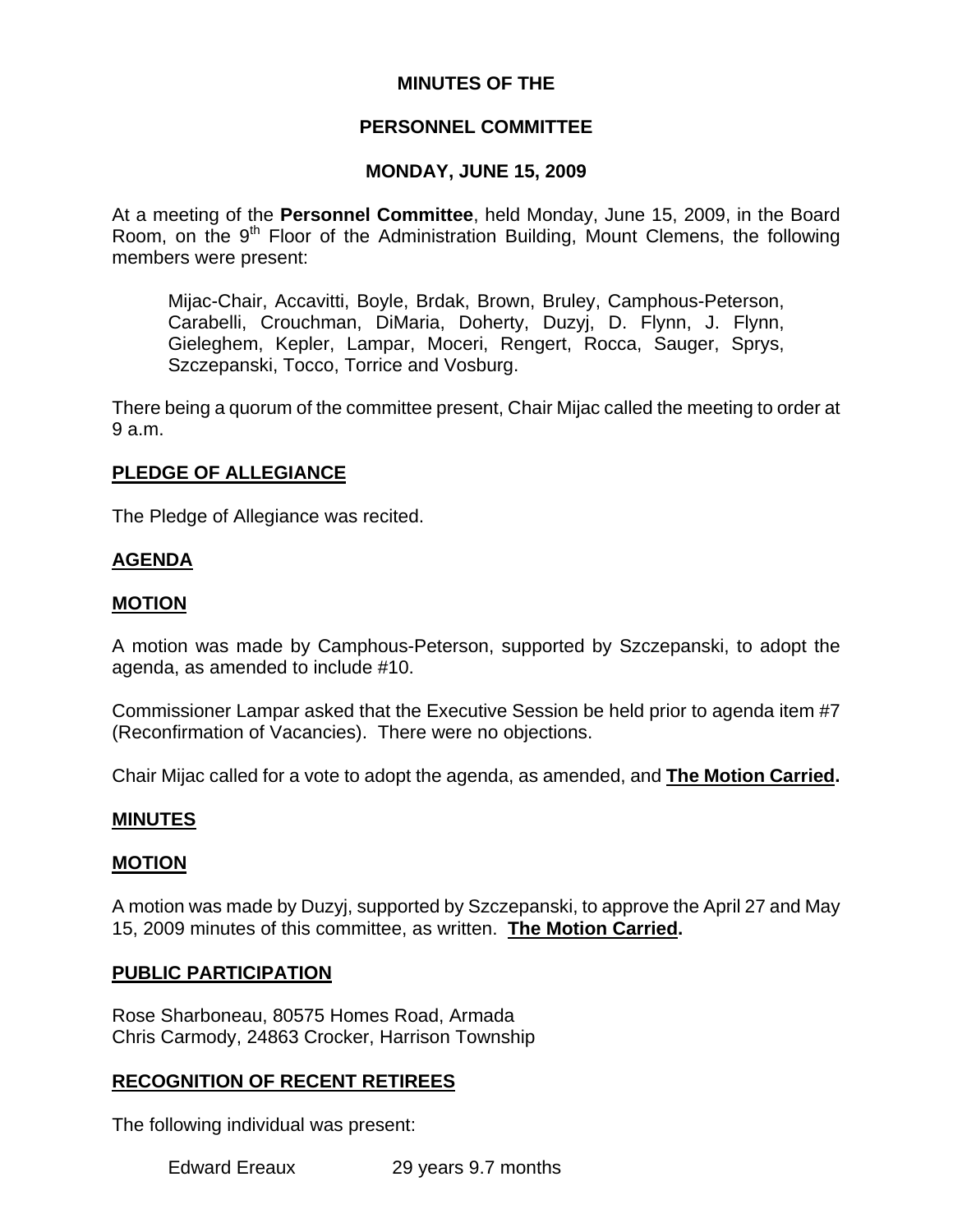The following individuals were unable to be present:

| Jean Job                | 23 years 4.1 months |
|-------------------------|---------------------|
| <b>Theresa Marcotte</b> | 17 years 1.3 months |
| Paul Cassidy            | 28 years 9.7 months |
| <b>Karen Owens</b>      | 15 years 3.6 months |
| Pamela Kujat            | 14 years 0.1 months |
| <b>Ellen Frink</b>      | 36 years 4.2 months |
| Cecilia Tare            | 23 years 2.2 months |
| <b>Stanislaw Lisica</b> | 25 years 8.8 months |
|                         |                     |

# **EXECUTIVE SESSION TO DISCUSS LABOR NEGOTIATIONS**

# **MOTION**

A motion was made by Camphous-Peterson, supported by Carabelli, to enter into Executive Session for the purpose of discussing labor negotiations.

Commissioner Bruley asked that Mr. Daniel Bernard, the individual hired to review and make changes to the Personnel Manual, be allowed to speak prior to the Executive Session. There were no objections.

Mr. Bernard said he anticipated having the revised Personnel Manual ready for review at today's meeting, but a trial prevented him from devoting the necessary time to the manual and he has also requested additional information from the Human Resources Department.

The following commissioner spoke: Gieleghem.

Chair Mijac called for a vote on the motion and **The Motion Carried.** 

In accordance with the motion, committee entered Executive Session at 9:18 a.m., with it concluding at 9:54 a.m.

# **APPROVE RECONFIRMATION OF VACANCIES**

Commissioner Doherty requested separation of the vacancies.

# **One Secretary – Community Mental Health Department**

# **COMMITTEE RECOMMENDATION – MOTION**

A MOTION WAS MADE BY DOHERTY, SUPPORTED BY CAMPHOUS-PETERSON, TO RECOMMEND THAT THE BOARD OF COMMISSIONERS APPROVE THE RECONFIRMATION OF ONE SECRETARY FOR THE COMMUNITY MENTAL HEALTH DEPARTMENT. **THE MOTION CARRIED WITH BROWN, CARABELLI, SPRYS AND SZCZEPANSKI VOTING "NO."**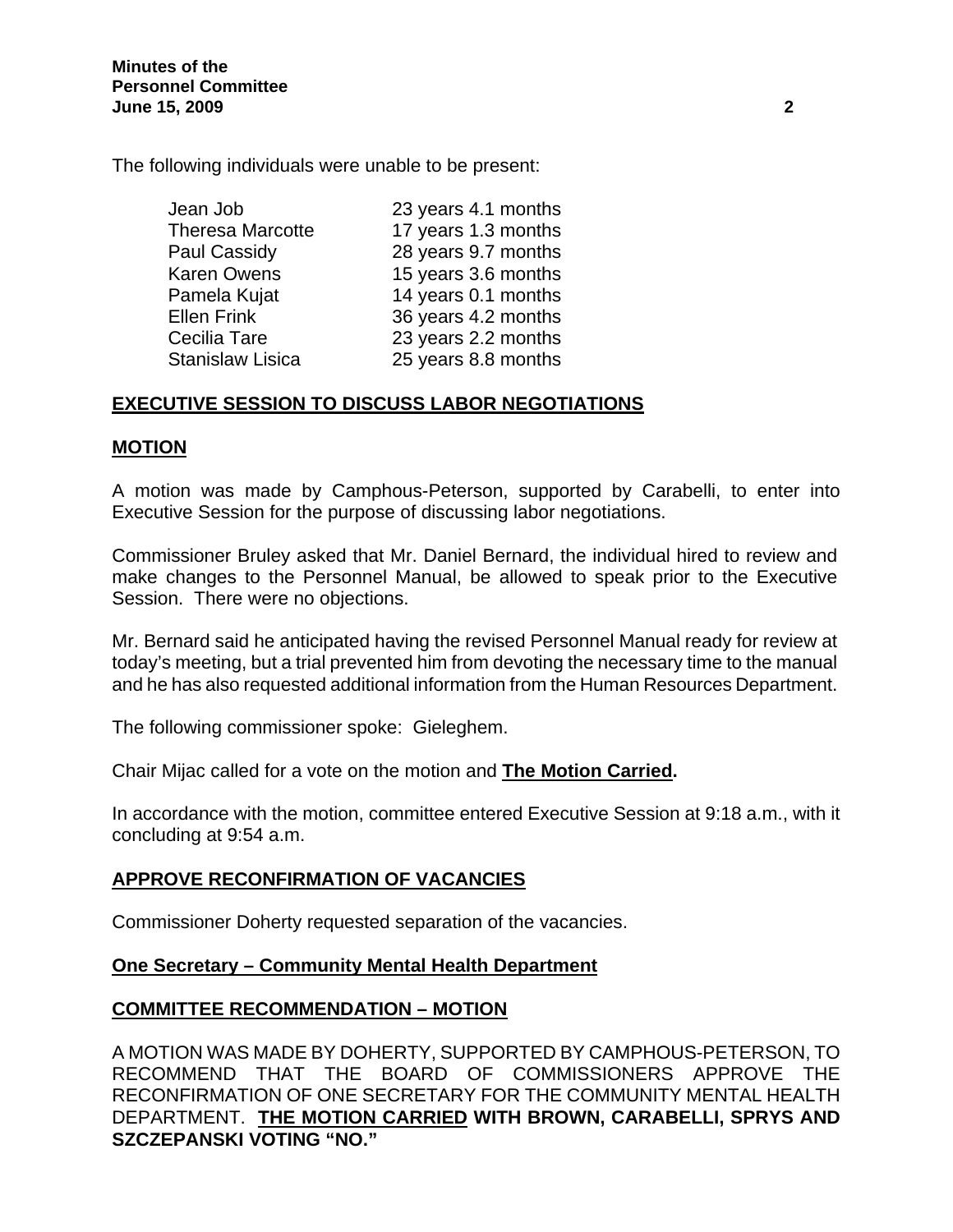# **One Account Clerk, Senior – Friend of the Court**

# **COMMITTEE RECOMMENDATION – MOTION**

A MOTION WAS MADE BY DOHERTY, SUPPORTED BY J. FLYNN, TO RECOMMEND THAT THE BOARD OF COMMISSIONERS APPROVE THE RECONFIRMATION OF ONE ACCOUNT CLERK, SENIOR, IN FRIEND OF THE COURT.

The following commissioners spoke: Gieleghem, Carabelli, Doherty, Tocco, J. Flynn, Brown, Duzyj, Sauger and Sprys.

# **MOTION**

A motion was made by Bruley, supported by D. Flynn, to postpone until next month.

The following commissioners spoke: Bruley, J. Flynn, Sprys and Doherty.

A roll call vote was taken as follows:

Voting Yes were Accavitti, Brdak, Brown, Bruley, Carabelli, DiMaria, D. Flynn, Gieleghem, Kepler, Lampar, Moceri, Rocca, Sprys, Szczepanski, Tocco and Mijac. There were 16 "Yes" votes.

Voting No were Boyle, Camphous-Peterson, Crouchman, Doherty, Duzyj, J. Flynn, Rengert, Sauger and Vosburg. There were 9 "No" votes.

#### **The Motion Carried.**

#### **MOTION**

A motion was made by Szczepanski, supported by Carabelli, to postpone the remainder of the vacancies for 90 days.

The following commissioners spoke: Gieleghem, Szczepanski, Bruley and Doherty.

A roll call vote was taken as follows:

Voting Yes were Accavitti, Boyle, Brdak, Brown, Bruley, Camphous-Peterson, Carabelli, Crouchman, DiMaria, Duzyj, D. Flynn, J. Flynn, Gieleghem, Kepler, Lampar, Moceri, Rocca, Sauger, Szczepanski, Tocco and Mijac. There were 21 "Yes" votes.

Voting No were Doherty, Rengert, Sprys and Vosburg. There were 4 "No" votes.

# **The Motion Carried.**